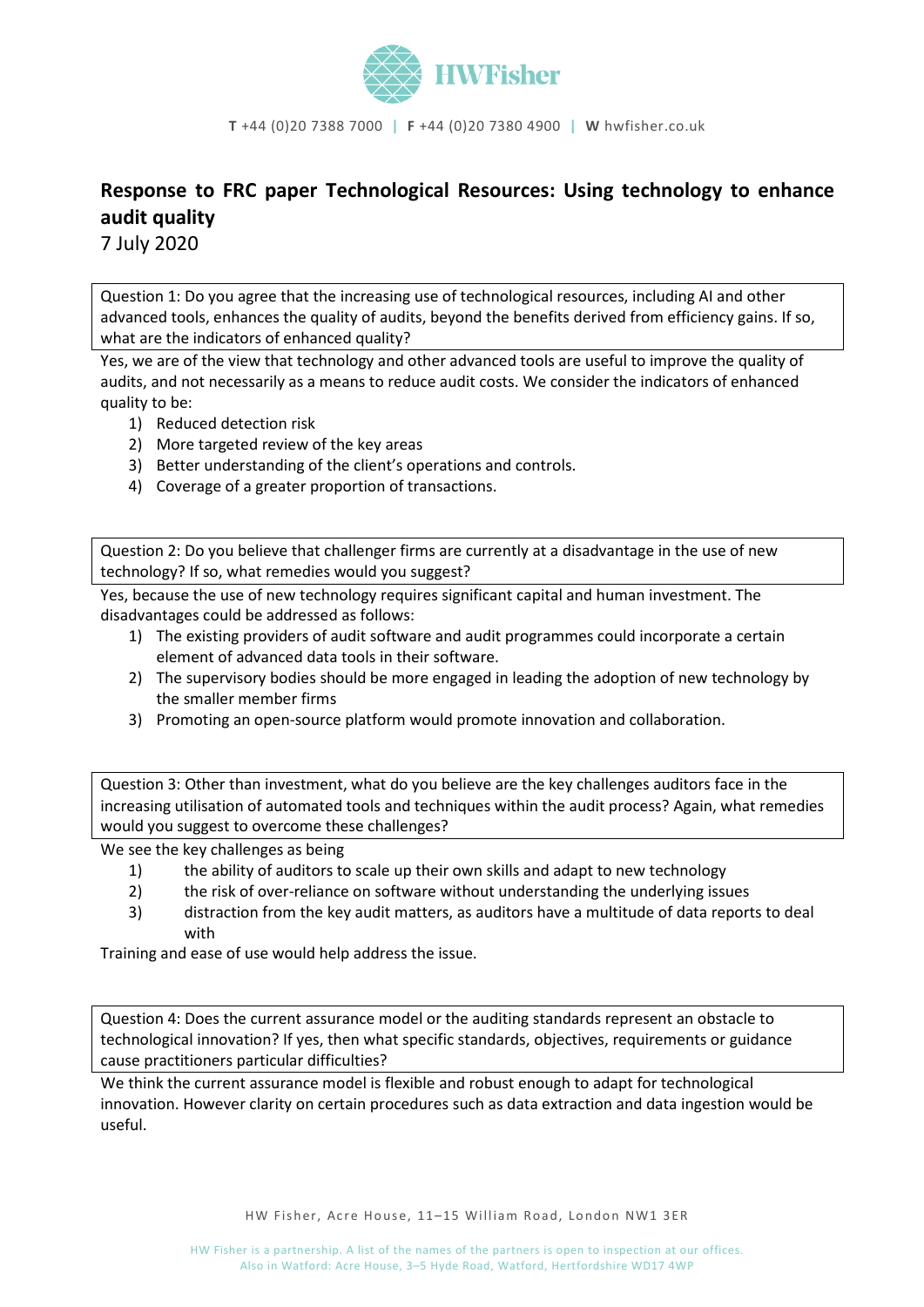Question 5: Do you believe the current level of training given to auditors – both trainees and experienced staff – is sufficient to allow them to understand and deploy the technological resources being made available?

2

No.

Question 6: What firm-wide controls do you believe are appropriate to ensure that new technology is deployed appropriately and consistently with the requirements of the auditing standards, and provides high quality assurance which the firm can assure and replicate more widely?

We think the appropriate controls would be

- 1) Recognising that new technology is a tool, not the solution, to achieve high quality audits. Audit judgement is still paramount and any advanced tools are unlikely to replicate an experienced auditor's judgement
- 2) Documentation of audit steps when new technology is used.

Question 7: Are you aware of the use of new technologies in analysing and interpreting information provided by auditors – including, for example, auditor's reports? If yes, then do you foresee implications for the form and content of auditor's reports?

No

Question 8: What do you see as being the main ethical implications arising from the greater use of technology and analytics in an audit?

The main issue is over-reliance on the software

Question 9: Do you believe there is value in the UK having consistent data standards to support high quality audit, similar to that developed in the US?

This should be done globally, but a UK solution may be a step towards this.

Question 10: Do you agree that threats to auditor independence may arise through the provision of wider business insights (not as part of the audit itself) drawn from the interrogation company data? If so, what measures would mitigate this risk from crystallising?

This could be a significant issue, which should be addressed through the Ethical Standard. Data obtained through audit procedures should not generally be available for other uses.

Question 11: Do you agree that audit documentation can be more challenging when an audit has been conducted with automated tools and techniques? If so, please identify specific areas where is a problem.

Yes. There is a risk of over-reliance on

- 1) proforma reports produced by the advanced tools and key underlying issues may be missed or mis-understood.
- 2) Automated analysis of data without understanding their context and relevance.

All audit documentation should be "presented" with ease of comprehension and review as a prime objective. The working papers should clearly explain the source of all data, together with why and how reliance has been placed on it. The extent to which this has been done should be a key factor in assessing the quality of the work done and should feed into the appraisal system.